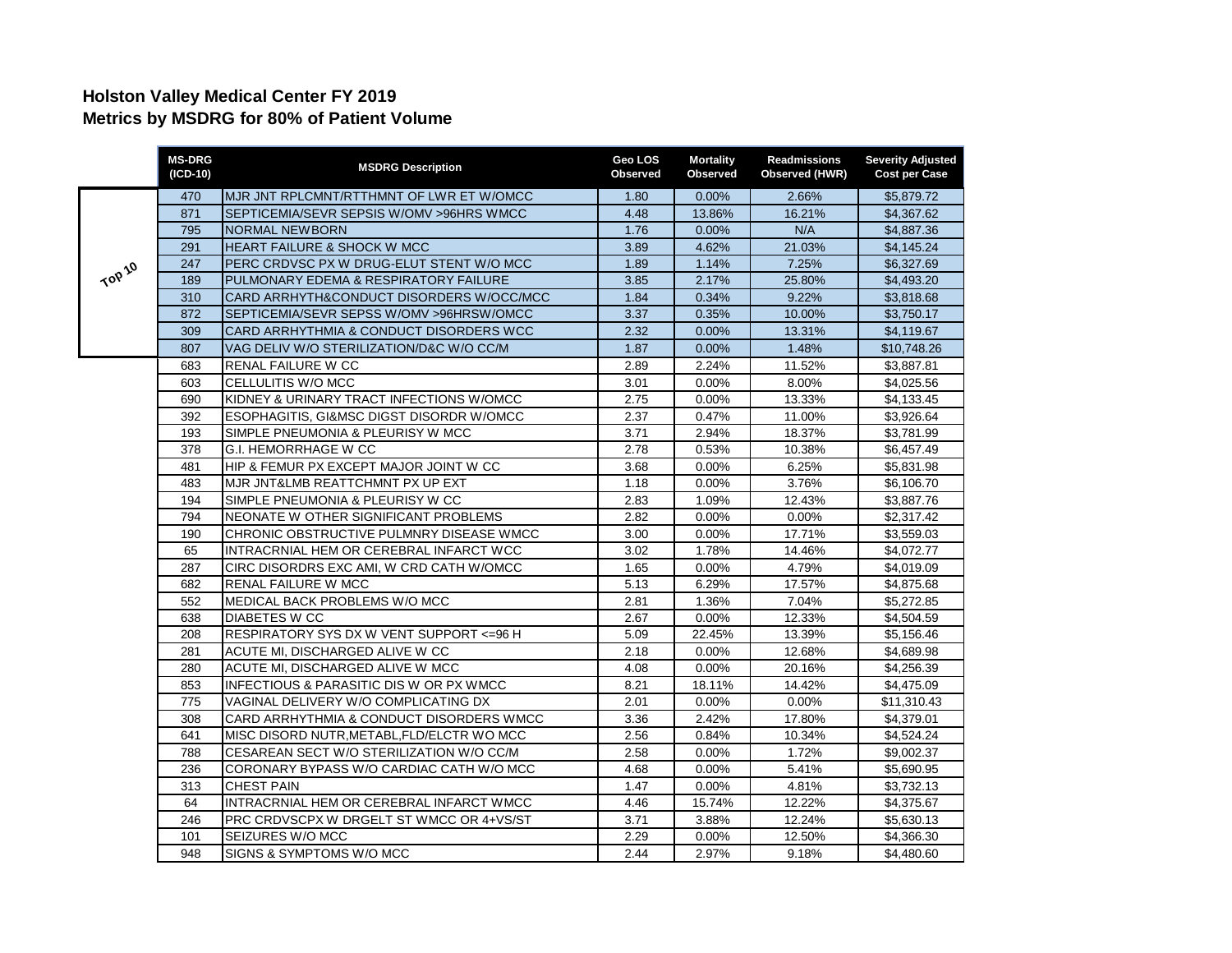| 269 | AORTIC&HRT ASST PX EXC PULSN BLN W/O MCC     | 1.40  | 0.00%  | 6.06%  | \$5,202.41 |
|-----|----------------------------------------------|-------|--------|--------|------------|
| 493 | LWR EXT&HUMER PX EXC HIP, FOOT, FEMUR W CC   | 3.77  | 0.00%  | 7.14%  | \$7,822.72 |
| 793 | FULL TERM NEONATE W MAJOR PROBLEMS           | 5.81  | 0.00%  | 0.00%  | \$2,324.25 |
| 460 | SPINAL FUSION EXCEPT CERVICAL W/O MCC        | 2.46  | 0.00%  | 6.90%  | \$5,558.38 |
| 292 | <b>HEART FAILURE &amp; SHOCK W CC</b>        | 2.87  | 2.33%  | 10.84% | \$4,117.02 |
| 312 | SYNCOPE & COLLAPSE                           | 1.91  | 1.19%  | 8.54%  | \$3,394.69 |
| 870 | SEPTICEMIA OR SEVERE SEPSIS WMV >96 HOUR     | 11.74 | 36.25% | 11.76% | \$4,601.75 |
| 640 | MISC DISORD NUTR, METABL, FLD/ELCTRL W MCC   | 3.21  | 3.66%  | 20.51% | \$4,094.05 |
| 314 | OTHER CIRCULATORY SYSTEM DIAGNOSES W MCC     | 4.41  | 2.56%  | 16.00% | \$5,018.39 |
| 467 | REVISION OF HIP OR KNEE REPLACEMENT W CC     | 3.14  | 0.00%  | 8.86%  | \$6,060.83 |
| 455 | COMBND ANTR/POSTR SPINAL FUSN W/OCC/MCC      | 2.05  | 0.00%  | 3.80%  | \$3,927.76 |
| 330 | MAJOR SMALL & LARGE BOWEL PX W CC            | 4.84  | 0.00%  | 16.88% | \$5,580.20 |
| 253 | OTHER VASCULAR PROCEDURES W CC               | 2.89  | 0.00%  | 18.42% | \$6,797.22 |
| 220 | CRD VLV&OTH MJ CD/THR PX W/O CRD CTH WCC     | 4.62  | 2.63%  | 2.70%  | \$5,264.24 |
| 377 | G.I. HEMORRHAGE W MCC                        | 4.12  | 9.72%  | 20.00% | \$3,954.74 |
| 254 | OTHER VASCULAR PROCEDURES W/O CC/MCC         | 1.38  | 0.00%  | 5.41%  | \$7,762.99 |
| 282 | ACUTE MI, DISCHARGED ALIVE W/O CC/MCC        | 1.61  | 0.00%  | 6.76%  | \$5,512.91 |
| 36  | CAROTID ARTERY STENT PROCEDURE W/OCC/MCC     | 1.14  | 0.00%  | 5.56%  | \$7,166.25 |
| 39  | EXTRACRANIAL PROCEDURES W/O CC/MCC           | 1.14  | 0.00%  | 2.78%  | \$9,026.58 |
| 176 | PULMONARY EMBOLISM W/O MCC                   | 2.45  | 0.00%  | 8.33%  | \$4,582.44 |
| 243 | PERMANENT CARDIAC PACEMAKER IMPLANT W CC     | 3.32  | 0.00%  | 8.33%  | \$6,029.09 |
| 698 | OTHER KIDNEY & URINARY TRACT DX W MCC        | 5.16  | 6.94%  | 22.39% | \$6,223.57 |
| 812 | RED BLOOD CELL DISORDERS W/O MCC             | 2.09  | 0.00%  | 14.71% | \$4,372.60 |
| 69  | <b>TRANSIENT ISCHEMIA</b>                    | 2.00  | 0.00%  | 4.29%  | \$3,928.98 |
| 689 | KIDNEY & URINARY TRACT INFECTIONS W MCC      | 3.65  | 1.41%  | 15.94% | \$4,021.10 |
| 389 | G.I. OBSTRUCTION W CC                        | 2.79  | 0.00%  | 8.70%  | \$3,576.91 |
| 177 | RESPIRATORY INFECT & INFLAMMATIONS W MCC     | 5.01  | 1.47%  | 18.18% | \$3,424.61 |
| 234 | CORONARY BYPASS W CARDIAC CATH W/O MCC       | 7.64  | 0.00%  | 10.45% | \$5,306.48 |
| 439 | DISORDER OF PANCREAS EXC MALIGNANCY W CC     | 2.87  | 1.64%  | 15.25% | \$3,535.05 |
| 854 | INFECTIOUS & PARASITIC DIS W OR PX W CC      | 5.17  | 0.00%  | 8.20%  | \$5,163.57 |
| 191 | CHRONIC OBSTRUCTIVE PULMONRY DISEASE WCC     | 2.35  | 0.00%  | 16.67% | \$3,611.84 |
| 66  | INTRCRNIAL HEM/CEREBRL INFARCT W/OCC/MCC     | 2.00  | 0.00%  | 3.39%  | \$4,235.96 |
| 419 | LAPSCP CHOLECYSTECTOMY W/O CDE W/OCC/MCC     | 1.96  | 0.00%  | 3.39%  | \$6,183.44 |
| 765 | CESAREAN SECTION W CC/MCC                    | 3.02  | 0.00%  | 1.72%  | \$7,946.18 |
| 480 | HIP & FEMUR PX EXCEPT MAJOR JOINT W MCC      | 6.51  | 3.57%  | 14.81% | \$6,096.74 |
| 637 | <b>DIABETES W MCC</b>                        | 3.75  | 1.75%  | 31.48% | \$4,880.61 |
| 418 | LAPRSCOPIC CHOLECYSTECTOMY W/O CDE W CC      | 3.42  | 0.00%  | 5.45%  | \$6,072.37 |
| 300 | PERIPHERAL VASCULAR DISORDERS W CC           | 2.24  | 1.89%  | 15.38% | \$3,329.55 |
| 329 | MAJOR SMALL & LARGE BOWEL PX W MCC           | 8.48  | 7.69%  | 26.09% | \$4,675.53 |
| 175 | PULMONARY EMBOLISM W MCC                     | 3.69  | 0.00%  | 15.69% | \$3,753.24 |
| 274 | PERCUTANEOUS INTRACARDIAC PX W/O MCC         | 2.43  | 0.00%  | 7.84%  | \$4,934.62 |
| 305 | <b>HYPERTENSION W/O MCC</b>                  | 2.05  | 0.00%  | 3.85%  | \$4,216.52 |
| 440 | DISORDER OF PANCREAS EXC MALIG W/OCC/MCC     | 2.29  | 0.00%  | 8.16%  | \$4,353.05 |
| 469 | MJR JNT RPLCMNT/RTTHMNT OF LWR EXT WMCC      | 5.20  | 3.85%  | 12.00% | \$5,188.57 |
| 394 | OTHER DIGESTIVE SYSTEM DIAGNOSES W CC        | 2.97  | 0.00%  | 7.84%  | \$6,365.97 |
| 563 | FX, SPN, STN&DSL EX FMR, HP, PLVS&TGH W/OMCC | 2.78  | 0.00%  | 13.73% | \$5,692.43 |